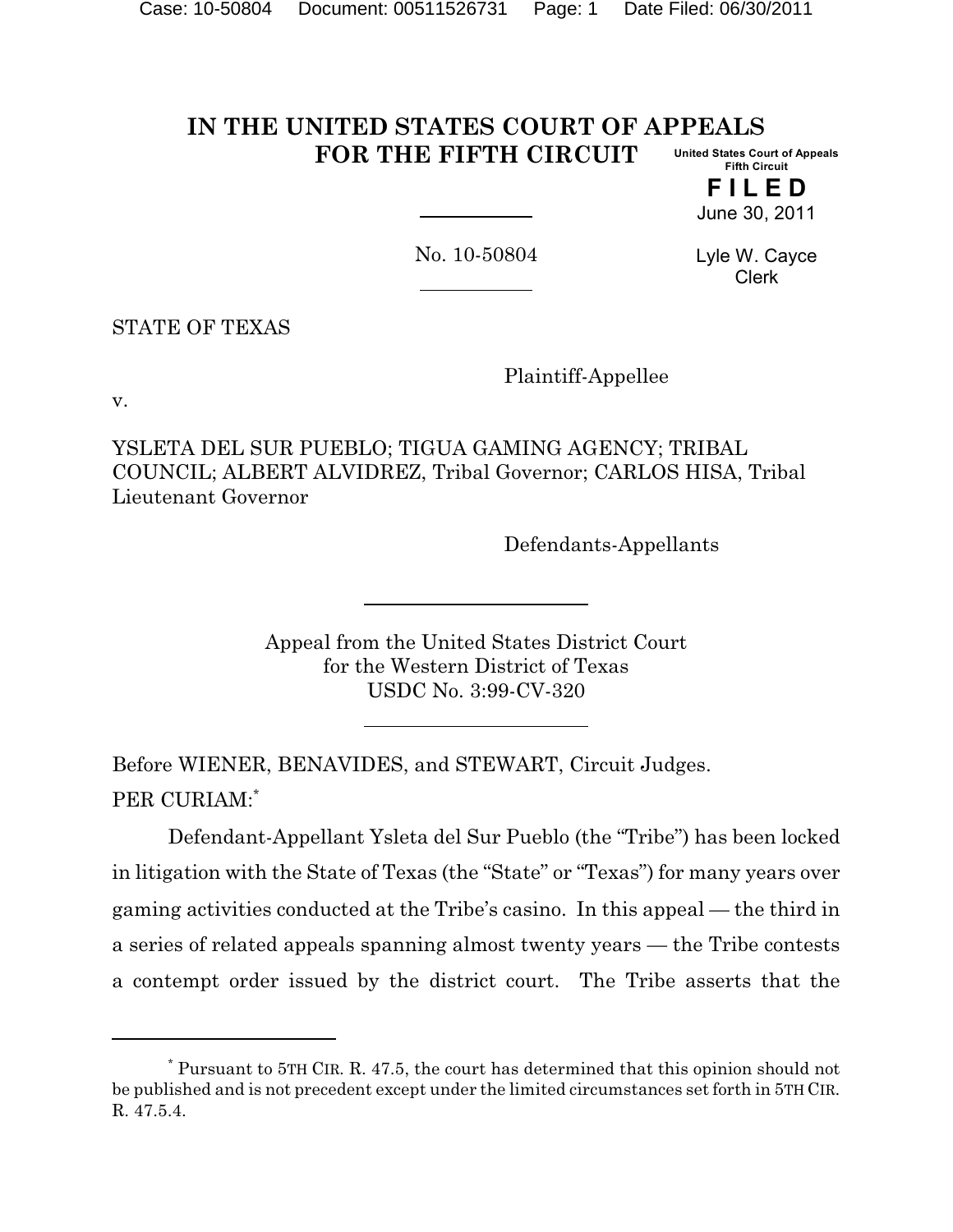contempt order is improper because (1) it is criminal in nature, but the district court treated it as a civil contempt order, and (2) the district court exceeded its authority when it granted state agents monthly access to the Tribe's gaming records. Disagreeing with the Tribe and concluding that the contempt order was properly issued and is valid, we affirm that order and dismiss the Tribe's appeal.

# I. FACTS & PROCEEDINGS

The controversy underlying this case has a long history.<sup>1</sup> Since the mid-1980's, the gaming endeavors of the Tribe, a federally recognized  $Indian<sup>2</sup>$  tribe located near El Paso, Texas, have been governed by the Restoration Act,<sup>3</sup> which sharply curtails the Tribe's right to engage in gaming activities and limits such activities to those expressly permitted by Texas  $law<sup>4</sup>$ . The Restoration Act permits Texas to seek an injunction in federal court if the Tribe should engage in gaming activities prohibited by Texas law.<sup>5</sup>

In a reversal of its original position on gambling,<sup> $6$ </sup> the Tribe filed a civil action in 1993, seeking to force the State to negotiate a Tribe-State compact that

*See Ysleta del Sur Pueblo v. Texas* (*Ysleta I*), 36 F.3d 1325, 1327-1332 (5th Cir. 1994), 1 *cert. denied*, 514 U.S. 1016 (1995) (documenting in depth the history of the Tribe and the federal statutes governing Native American gambling).

 $1$ <sup>2</sup> In the interests of consistency and because we used the term "Indian" in *Ysleta I*, we employ it now rather than the often preferred term "Native American."

 $325$  U.S.C. § 1300g.

 $^{4}$  *Id.* § 1300g-6(a).

 $^{5}$  *Id.* § 1300g-6(c).

 $6$  *Ysleta I*, 36 F.3d at 1328 ("[T]he Tribe, at the time of the resolution's adoption, ha[d] no interest in conducting high stakes bingo or other gambling operations on its reservation and remain[ed] firm in its commitment to prohibit outright any gambling or bingo in any form on its reservation." (first alteration added, second and third alterations in original, and internal quotation marks omitted)).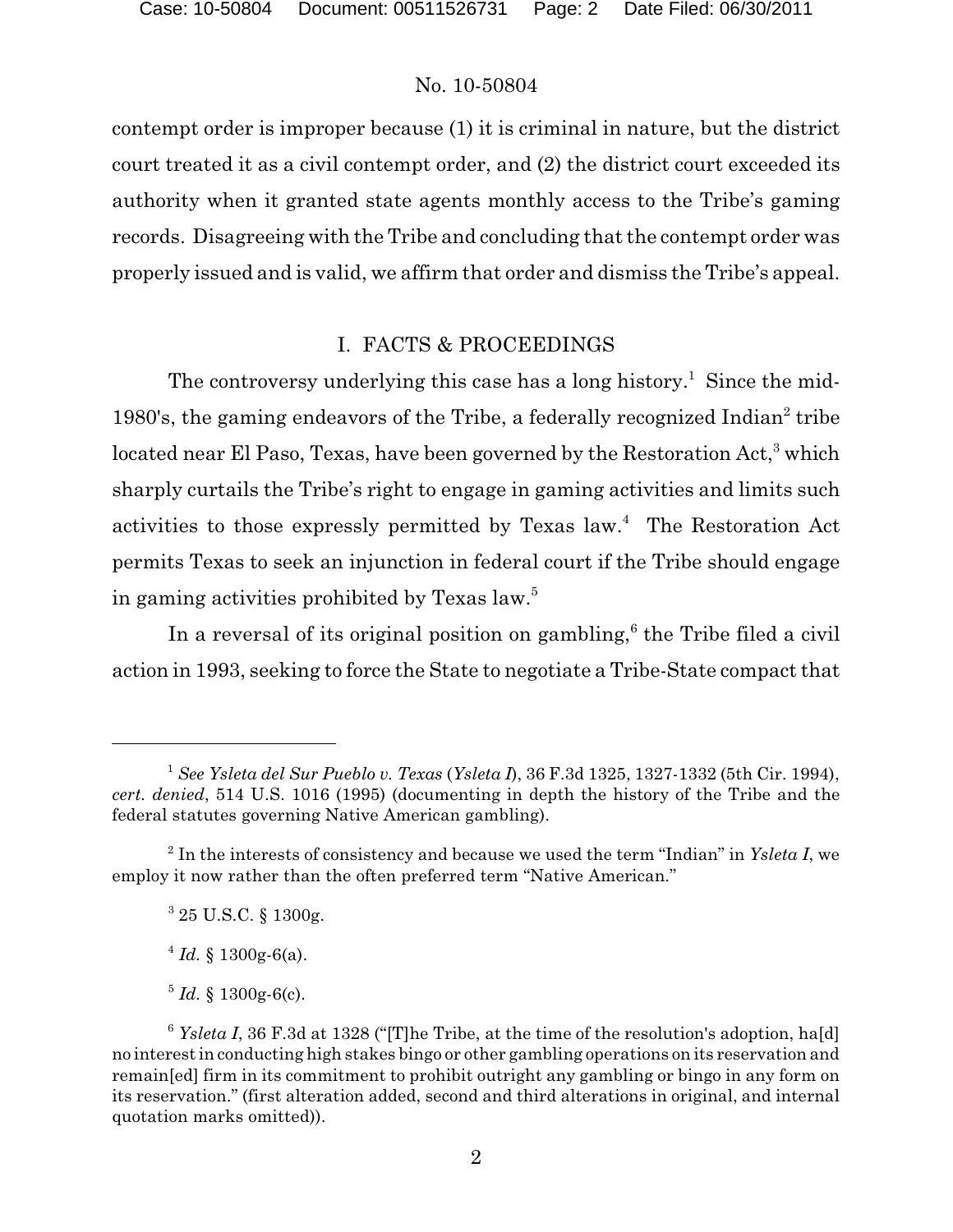would allow gaming activities on the reservation.<sup>7</sup> When that case was appealed to this court, we concluded that (1) the gaming laws and regulations of Texas operate as surrogate federal law on the Tribe's reservation,<sup>8</sup> and (2) the Tribe must conform to those laws unless it can persuade Congress to amend or repeal the Restoration Act.<sup>9</sup>

Despite this ruling, the Tribe began to offer a variety of gambling games at the Speaking Rock Casino (the "Casino") located on tribal lands. The Casino started as a bingo hall, but its operations were expanded to include slot machines, poker, blackjack, dice, and other forms of gambling prohibited by Texas law. In 1999, the Attorney General of Texas, using the avenue of relief permitted to the State under the Restoration Act,  $^{10}$  filed a civil suit in the district court to enjoin the activities of the Casino deemed to be in violation of Texas law. In 2001, the district court granted the State's motion for summary judgment and entered the requested injunction.<sup>11</sup> Once again, the Tribe appealed to us, and once again, its appeal was unsuccessful.<sup>12</sup> Following that second appeal, the district court modified the injunction to clarify that the Tribe was not prohibited from engaging in the few gaming activities that are lawful in Texas.<sup>13</sup>

*Texas v. Ysleta del Sur Pueblo*, 220 F. Supp. 2d 668, 697-98 (W.D. Tex. 2001). 11

*See generally Texas v. Ysleta del Sur Pueblo* (*Ysleta II*), 69 F. App'x 659 (5th Cir.) 12 (unpublished), *cert. denied*, 540 U.S. 985 (2003).

<sup>&</sup>lt;sup>7</sup> *Id.* at 1331.

 $^{8}$  *Id.* at 1335.

 $^{9}$  *Id.* 

<sup>&</sup>lt;sup>10</sup> 25 U.S.C. § 1300g-6(c) ("[N]othing in this section shall be construed as precluding the State of Texas from bringing an action in the courts of the United States to enjoin violations of the provisions of this section.").

<sup>&</sup>lt;sup>13</sup> Order Modifying September 27, 2001, Injunction, 220 F. Supp. 2d at 709.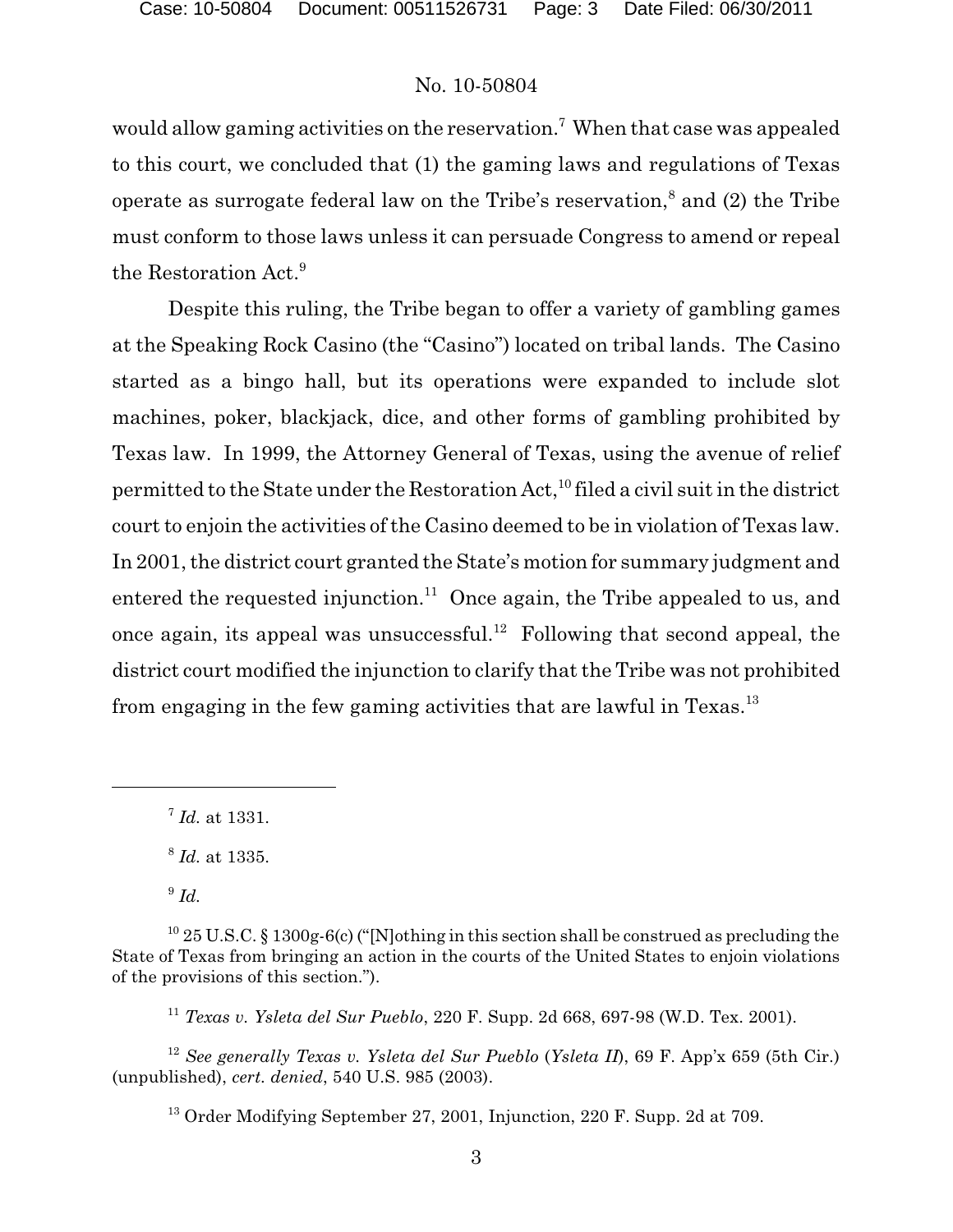In 2008, the Texas Attorney General filed a motion for contempt based on asserted violations of the amended injunction. The State contended that the Tribe was operating "eight-liner" gaming devices<sup>14</sup> in the Casino in a manner that violated TEX. PENAL CODE § 47.01(4). Texas only permits the operation of eight-liners if the machines reward players "exclusively with noncash merchandise prizes, toys, or novelties, or a representation of value redeemable for those items, that have a wholesale value available from a single play of the game or device of not more than 10 times the amount charged to play the game or device once or \$5, whichever is less."<sup>15</sup> In violation of this restriction, the Casino was issuing Visa debit cards<sup> $16$ </sup> to winning players in amounts in excess of five dollars.

The district court held an evidentiary hearing on the State's motion for contempt, explicitly limiting the scope of the hearing to determining whether the Tribe's operation of the eight-liner machines violated Texas law. The district court ultimately granted the State's contempt motion and ordered the Tribe to allow representatives of the State monthly access to the Casino's records and all of the Tribe's books and records relating to its gaming operations. The Tribe moved to amend the court order to limit the State's inspections to records pertaining to eight-liners only. After the district court granted that motion late in July 2010, the Tribe appealed the contempt order (*Ysleta III*).

### II. STANDARD OF REVIEW

 $14$  An eight-liner is an electronic device often described as video poker or video lottery. *See Owens v. State*, 19 S.W.3d 480, 481 (Tex. App.—Amarillo 2000, no pet.).

 $15$  TEX. PENAL CODE ANN. § 47.01(4)(B).

 $16$  "Cash" in this context is not limited to coins and paper money, but also includes other mechanisms of payment. *See Hardy v. State*, 102 S.W.3d 123, 131-32 (Tex. 2003).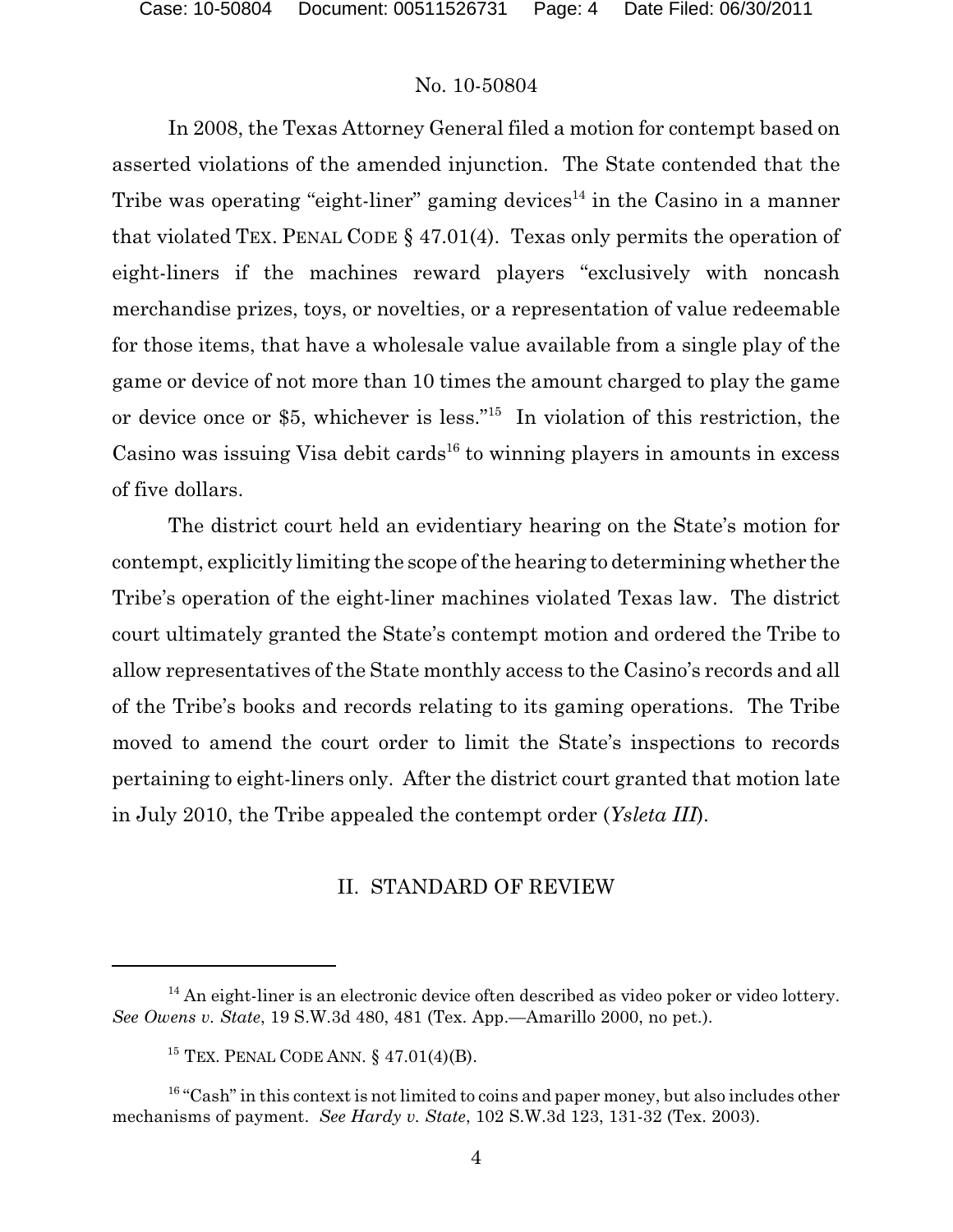We review a contempt order de novo.<sup>17</sup> We review sanctions granted by the district court for abuse of discretion<sup>18</sup> and review its factual findings that underlie sanctions for clear error.<sup>19</sup>

# III. ANALYSIS

# *A. Contempt Order*

The Tribe contends that the sanctions imposed by the district court were criminal in nature, so that the civil contempt proceedings conducted by that court were inappropriate. Concluding that the contempt order was civil in nature, we hold that the district court properly granted that order.

We consider several factors when determining whether a contempt proceeding is criminal or civil in nature. Several key distinctions between the two are:

(1) civil contempt lies for refusal to do a commanded act, while criminal contempt lies for doing some forbidden act;

(2) a judgment of civil contempt is conditional, and may be lifted if the contemnor purges himself of the contempt, while punishment for criminal contempt is unconditional;

(3) civil contempt is a facet of the original cause of action, while criminal contempt is a separate cause of action brought in the name of the United States;

(4) the notice for criminal contempt must indicate the criminal nature of the proceeding.<sup>20</sup>

*Positive Software Solutions, Inc. v. New Century Mortg. Corp.*, 619 F.3d 458, 460 (5th 17 Cir. 2010) (citing *FDIC v. Maxxam, Inc.*, 523 F.3d 566, 590 (5th Cir 2008)).

*Maxxam*, 523 F.3d at 590 (citing *Chambers v. NASCO, Inc.*, 501 U.S. 32, 54 (1991)). 18

<sup>&</sup>lt;sup>19</sup> See Crowe v. Smith, 151 F.3d 217, 238-39 (5th Cir. 1998).

*Skinner v. White*, 505 F.2d 685, 688-89 (5th Cir. 1974) (citations omitted). 20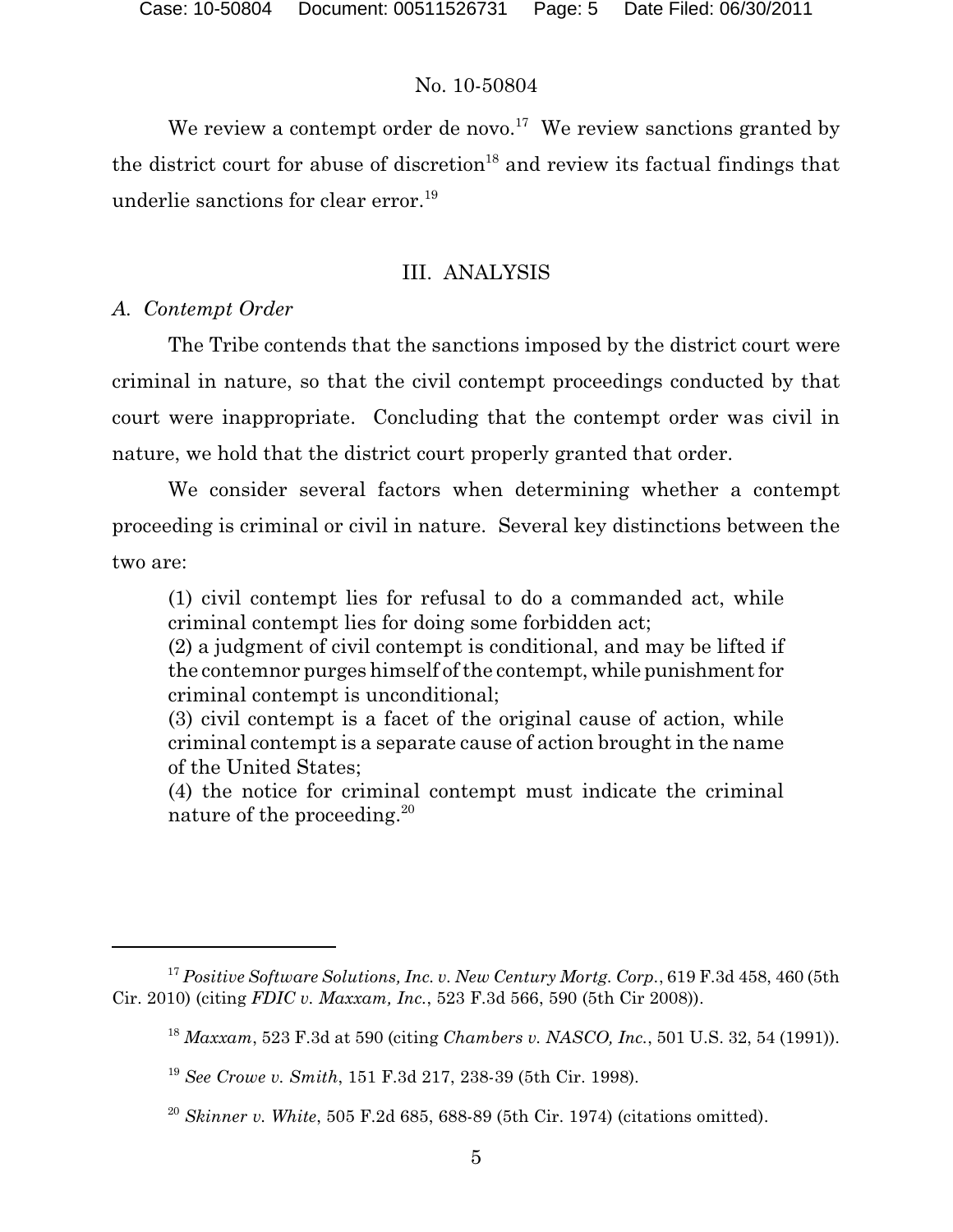Another factor is the purpose of the order, namely, whether the order is meant to be punitive or merely coercive and remedial. $21$ 

In this instance, all factors confirm that the contempt order is civil in nature, not criminal. When the Tribe offered cash prizes in excess of five dollars, it violated the terms of the injunction, i.e., that it adhere to Texas gaming law, and thus was refusing to do a commanded act. Next, the contempt order is conditional because the Tribe "carr[ies] the keys of their prison in their own pockets." $22$  For instance, the Tribe could cease to operate eight-liners at the Casino until the court ruled on future operations, or it could submit evidence of compliance to the district court and ask for the contempt order to be removed or modified. Further, the State brought its motion for contempt in the context of a larger, lengthy, civil litigation proceeding.<sup>23</sup> And, the State was acting not in a prosecutorial role or as a representative of the public, but directly as the complainant, as it was entitled to do under the Restoration Act. Morever, the sanctions contained in the contempt order confirm that its purpose was remedial — to ensure compliance with the terms of the injunction — rather than punitive for violating those terms. As the contempt order was indisputably civil in nature, the district court did not need to provide the additional procedural safeguards required for criminal contempt orders.

<sup>&</sup>lt;sup>21</sup> In re Hunt, 754 F.2d 1290, 1293 (5th Cir. 1985) (citations omitted).

<sup>&</sup>lt;sup>22</sup> Shillitani v. United States, 384 U.S. 364, 368 (1966) (internal quotation marks and citation omitted). *See also Lance v. Plummer*, 353 F.2d 585, 592 (5th Cir. 1965) ("[S]anctions imposed in civil contempt proceedings must always give to the alleged contemnor the opportunity to bring himself into compliance, the sanction cannot be one that does not come to an end when he repents his past conduct and purges himself.").

*See Gompers v. Buck's Stove & Range Co.*, 221 U.S. 418, 444-45 (1911) ("Proceedings <sup>23</sup> for civil contempt are between the original parties, and are instituted and tried as a part of the main cause. But, on the other hand, proceedings at law for criminal contempt are between the public and the defendant, and are not a part of the original cause.").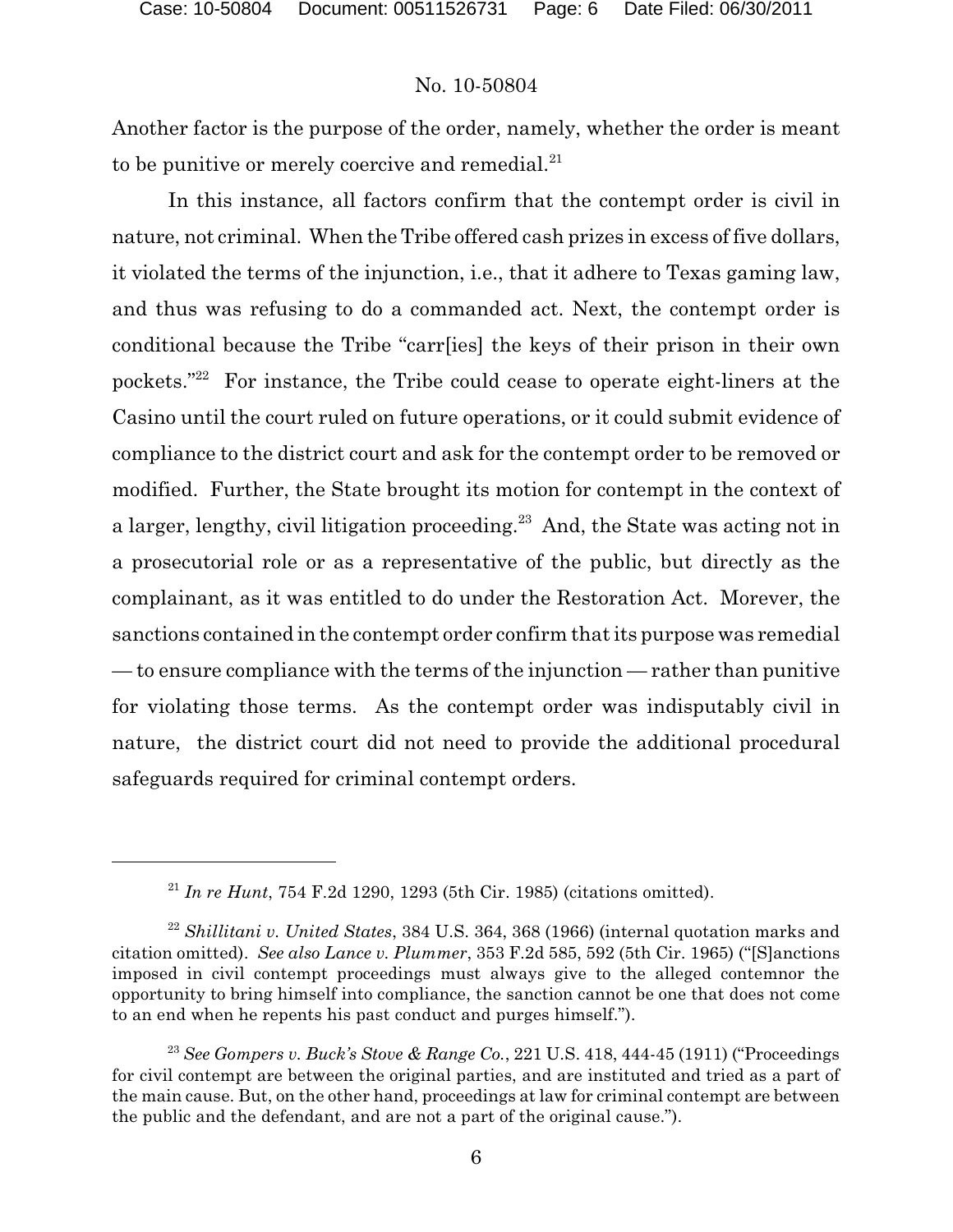# *B. Judicial Authority*

The Tribe also contends that the district court exceeded its authority when it entered an order that would permit state agents to conduct regulatory inspections on a federal enclave to enforce federal law. Stated differently, the Tribe asserts that the district court exceeded the statutory authority granted by Congress by giving the State regulatory authority and the power to enforce federal law over the Tribe. The Tribe also claims that the district court improperly delegated its judicial authority to the state agents. Once again, we conclude that the district court acted properly and that the Tribe's position on this issue is simply wrong.

The district court did not grant Texas either regulatory or enforcement authority over the Tribe when it authorized state agents to conduct inspections of the Tribe's gaming records. According to the specific wording of the order, the state agents are only empowered to *inspect* those records. Then, if they should find any irregularities, the State would have to return to the district court for further action. As noted above, the Tribe, not the State, controls the duration of the inspection regime, as it may either cease to operate the machines in question or file evidence of its compliance in the district court and seek modification or removal of the order. As Texas can neither issue sanctions nor control the duration of the inspections, the contempt order does not grant the State regulatory or enforcement power over the Tribe.

Neither has the district court improperly delegated an adjudicatory role to the State. The limited right of inspection in the instant case is analogous to discovery. We have previously noted that district courts have broad discretion when it comes to matters relating to discovery, and that "it is unusual to find abuse of discretion in these matters."<sup>24</sup> The district court has been taking an

<sup>&</sup>lt;sup>24</sup> Swanner v. United States, 406 F.2d 716, 719 (5th Cir. 1969) (citation omitted). See *also Mayo v. Tri-Bell Indus., Inc.*, 787 F.2d 1007, 1012 (5th Cir. 1986) (citations omitted)